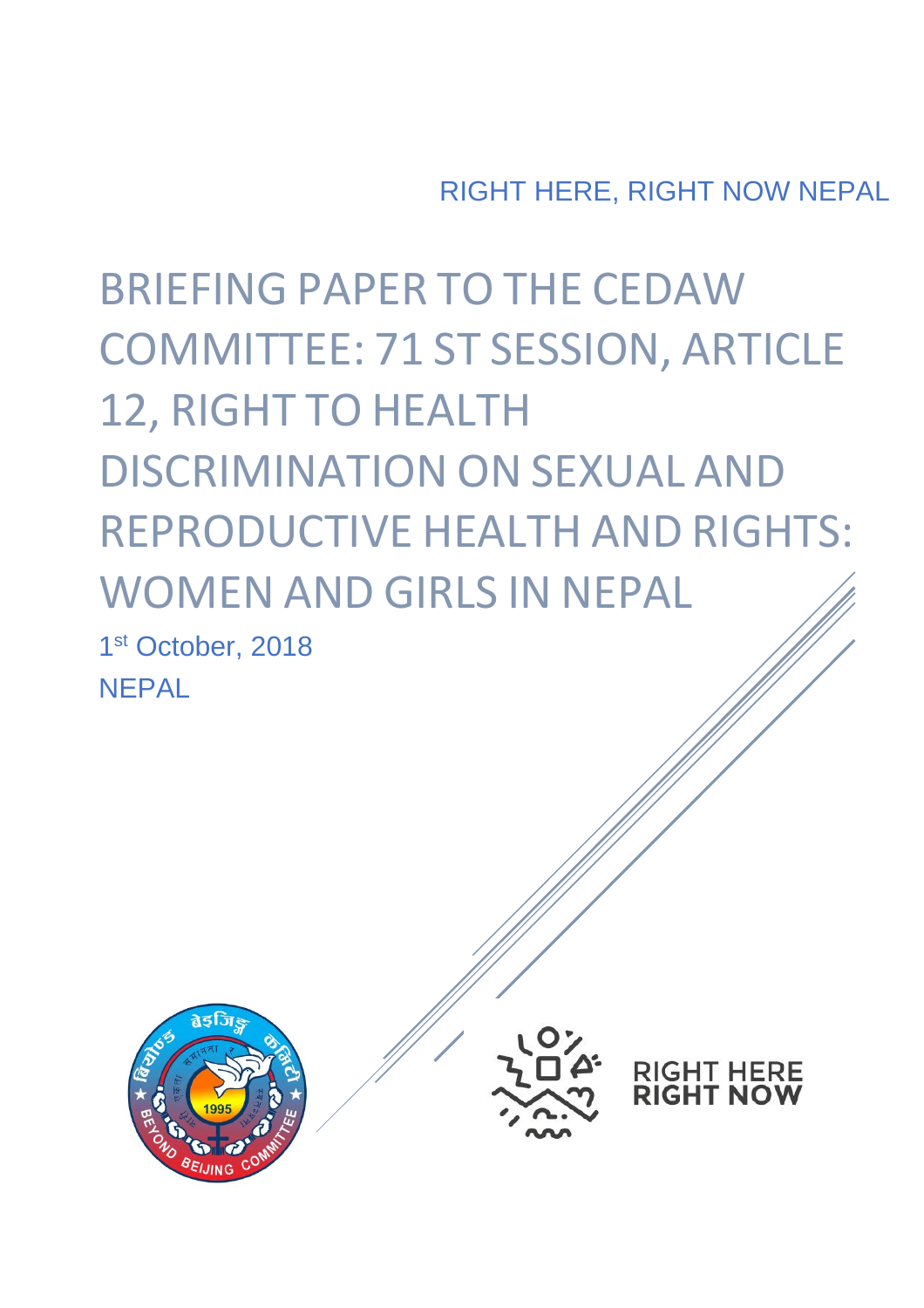# **1. Introduction**

 $\overline{a}$ 

This briefing paper highlights issues for Article 12- Right to Health on discrimination and violence faced by women and girls in Nepal related to their sexual and reproductive health and rights (SRHR) and provides recommendations to the government and CEDAW Committee for the seventh reporting cycle of Nepal.

Nepal is a progressive country in South Asia with many laws and policies addressing women and girls SRHR. However, Nepal has been unable to make progress or remains stagnant in many areas of SRHR. This brief, shows progress made by the Government of Nepal (GoN), gaps that remain in the health sector, steps needed to ensure women's SRHR and recommendations.

This briefing paper was produced by Right Here, Right Now- Nepal platform. Beyond Beijing Committee- Nepal took the lead in organizing consultation in different provinces, covering the seven provinces from February-September 2018, to gather information on women and girls SRHR and drafting the paper.

The paper has three sections: 1) information on political, social and cultural status, 2) highlights issues from the provincial level consultations, on socio-cultural effects women's SRHR choices and decisions, the barriers to quality services and 3) issues that has been addressed by RHRN platform.

The issues that were identified impact and influence women's and girls' SRHR, not in isolation. These issues should be seen as intersecting throughout the lifecycle. Secondary resources have also been used.

# **2. About Right Here, Right Now Platform - Nepal**

RHRN Nepal is a strategic partnership of fifteen $1$  women-led and youth-led civil society organizations, advocating on three thematic issues: comprehensive sexuality education (CSE), marriage equality and safe abortion. Beyond Beijing Committee<sup>2</sup> Nepal is one of the member of the Right Here Right Now Platform.

# **3. Concluding Observations (COs) for Article 12 from Nepal CEDAW Review in fourth and fifth reports<sup>3</sup>**

- a) Ensure access to basic health care and health-related services, within the framework of the Committee's general recommendation No. 24, in particular for poor and rural women and women with disabilities, and enhance the number of medical staff, including female doctors and other health care providers;
- b) Develop and pursue effective policies and programs to further reduce maternal mortality rate;

<sup>1</sup> Including, Association of Youth Organization Nepal , Beyond Beijing Committee, Blue Diamond Society, CDS PARK Mugu, Family Planning Association of Nepal, Federation of Sexual and Gender Minorities Nepal, Human Protection and Environment Protection Forum, Loom Nepal, Restless Development, Rural Women's Network Nepal, Visible Impact, Youth Action Nepal, Youth Development Center, YUWA, Yuwalaya

<sup>2</sup> Beyond Beijing Committee Nepal is a Feminist Network organization of over 180 women led organizations in Nepal. It was established in 1998 and have been using Policy advocacy as one of the major approaches for Gender equality and Empowerment of Women and Girls in Nepal.

<sup>3</sup> United Nation, 2011, Concluding observations of the Committee on the Elimination of Discrimination against Women Committee on the Elimination Discrimination against Women Forty-ninth session 11 – 29 July 2011.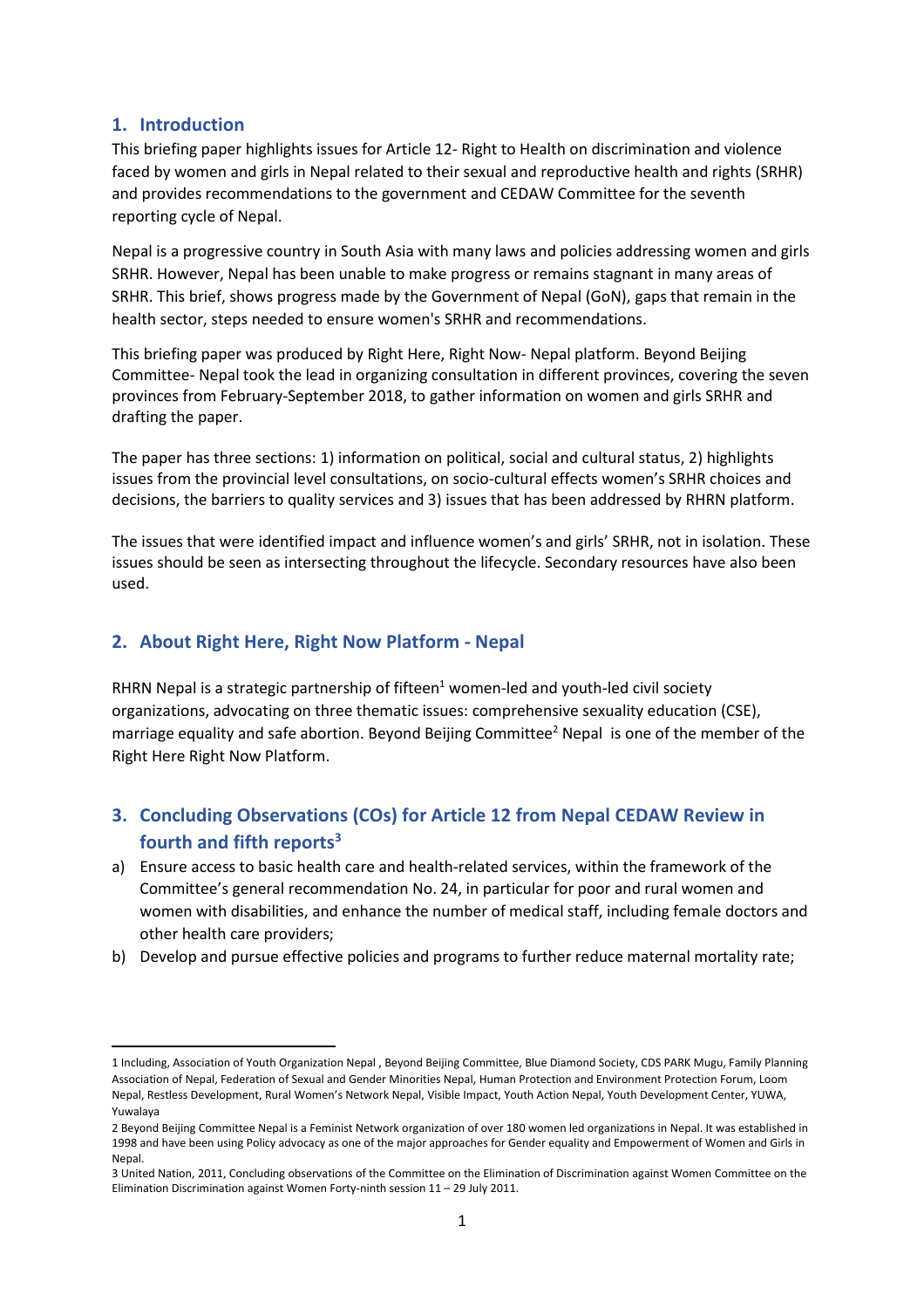- c) Prioritize programmes that ensure access to a full range of maternal health services, including antenatal, postnatal, and emergency obstetric care, particularly for poor women, rural women, and young mothers;
- d) Address discriminatory and harmful practices against women and girls such as the lack of provision of sufficient food and the Chaupadi practice, which jeopardize well-being and health, including reproductive health;
- e) In order to combat the problem of uterine prolapse, take preventive measures, such as adequate access to contraception, awareness raising and training under the already-existing Safe Motherhood programmes, and ensure sufficient allocation of funds for quality corrective surgeries and follow up visits, which prevent post-operative complications such as fistula and other health conditions;
- f) Improve access to abortion services throughout the country; and address unmet need for contraception by prioritizing universal access to the full range of contraceptive methods, information, and services, including emergency contraception, with a particular focus on rural and poor women, and adolescent girls.

Particular issues related to SRHR was raised as a key issue of concern during the last review. Many of these remain unmet while some areas have regressed. The GoN has done little to promote public awareness on women's SRHR and accessibility of all the services. Implementation of new policies is limited.

# **4. SRHR in Nepal**

SRHR is related to multiple human rights, including the right to life, bodily autonomy, to be free from coercion and torture, to health, to privacy and to be free from gender discrimination and violence and have been included in key conventions. CEDAW includes SRHR largely within the ambit of Article 12 at core of the Convention. As such States have obligations to respect, protect and fulfill rights related to SRHR. Despite these obligations, violations are frequent and take many different forms. Women's SHR are at risk when they are subjected to harmful practices and for Nepal this includes child marriage and Chaupadi. A largely patriarchal society, gender discrimination has immediate implications for health and wellbeing. Socio-cultural aspects impact women and girls lives, affecting their choices and decision-making power regarding SRHR. Most decisions are made by male and the family. These issues and implications of related discrimination needs to prioritized while being addressed in a holistic and comprehensive manner.

# **5. Country Context**

The total population of Nepal is 31 million, women consist of 51.5% of the total population, men consist of 48.5% and the youth consist of 24% of the total population<sup>4</sup>. Nepal is a diverse country, consisting of 125 caste/ethnic groups with 123 languages spoken as mother tongue, Nepali language being the most commonly used with 44.6% of the total population. There are 10 types of religion in Nepal; Hinduism (81.3%), Buddhism (9.0%), Islam (4.4%), Kirat (3.1%), Christianity (1.4%) and other

 $\overline{\phantom{a}}$ <sup>4</sup>Government of Nepal, National Planning Commission Secretariat, Central Bureau of Statistics.2012. *National Population and Housing Census 2011 (National Report)*. National Planning Commission Secretariat, Central Bureau of Statistics. Kathmandu, Nepal.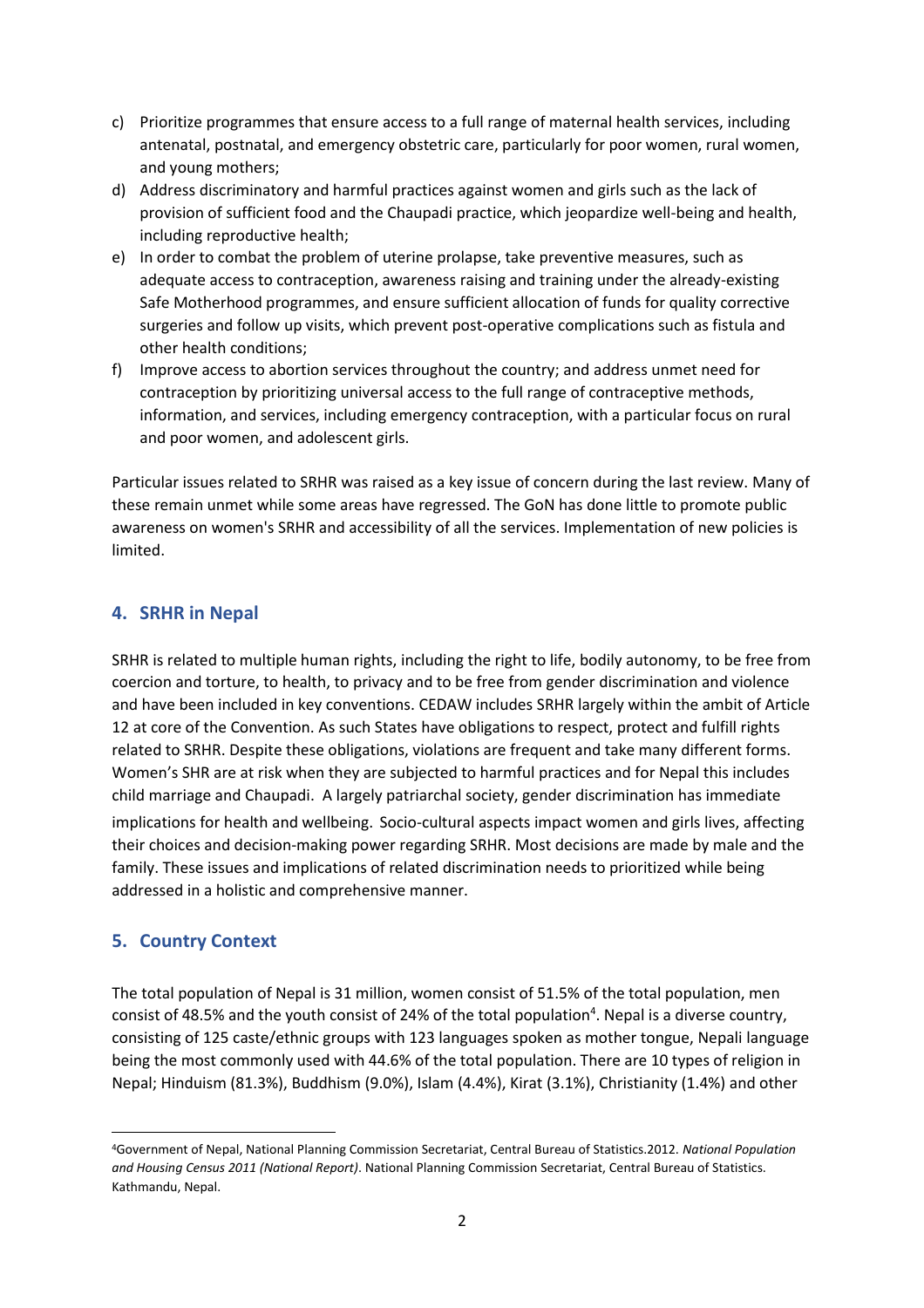religions 5 .Overall literacy rate (for population aged 5 years and above) has increased from 54.1% in 2001 to 65.9% in 2011<sup>6</sup>. Male literacy rate is 75.1% compared to female (57.4%). Working age population (aged 15 to 59 years) has increased from 54% (12,310,968) in 2001 to 57% (15,091,848) in 2011.<sup>7</sup>

Despite being a low-income country, it has rich natural resources<sup>8</sup>. Nepal's Human Development Index (HDI) value for 2015 was 0.558 (medium human development).<sup>9</sup>

In 2015, Nepal ranked 115 of 159 countries on the Gender Inequality Index (GII). 29.5% of parliamentary seats are held by women. Female participation in the labor market was 79.7% and 86.8% for men<sup>10</sup>.

Nepal has made progress in Gross National Income (GNI) per capita; from gross national per capita income (PPP USD\$) in 1990 of USD\$ 1,168 to USD\$ 2,337 in 2015.<sup>11</sup> 26.6% of the population are multidimensionally poor while an additional 14.4% risk living in multidimensional poverty $^{12}$ .

Politically, Nepal transitioned into Federal Democratic Republic after the promulgation of 2015 constitution. It has been federated into seven provinces with three tiers of government system: federal, provincial and local. This is a response to the inability of the central government to deliver the type of inclusive social contract and progress that Nepal's citizens desire. <sup>13</sup> However, the roles and responsibility of multiple entities at federal, provincial and local level government machinery remains unclear, posing risk to effective functioning of government.

| <b>International Human Rights Treaties and Women and</b><br><b>Girls' SRHR Commitments</b> | <b>International Adoption</b> | <b>Ratification by</b><br><b>Nepal</b> |
|--------------------------------------------------------------------------------------------|-------------------------------|----------------------------------------|
| <b>CEDAW</b>                                                                               | 1979                          | 1991                                   |
| <b>CESCR</b>                                                                               | 1966                          | 1991                                   |
| <b>CRC</b>                                                                                 | 1989                          | 1990                                   |
| <b>CEPD</b>                                                                                | 1965                          | 1971                                   |
| <b>ICCPR</b>                                                                               | 1966                          | 1991                                   |
| <b>CRPD</b>                                                                                | 2006                          | 2010                                   |
| Optional Protocol to CEDAW                                                                 | 1999                          | 2007                                   |

## **Table 1: Nepal's International Human Rights Commitments focusing on SRHR**

<sup>9</sup>United Nation Development Program. 2016.Human Development for Everyone: Brief note for countries on the 2016 Human Development Report. United Nation Development Programme.

<sup>10</sup> Ibid.

 $11$  Ibid.

 $12$ Ibid.

 $\overline{a}$ 5 Ibid.

<sup>6</sup> Ibid.

<sup>7</sup> Ibid.

<sup>8</sup>World Bank Group. 2018. Nepal Systematic Country Diagnostic: A New Approach to a Federal Nepal. World Bank, Washington, DC. World Bank

<sup>13</sup>World Bank Group. 2018. Nepal Systematic Country Diagnostic: A New Approach to a Federal Nepal. World Bank, Washington, DC. World Bank. https://openknowledge.worldbank.org/handle/10986/29421 License: CC BY 3.0 IGO."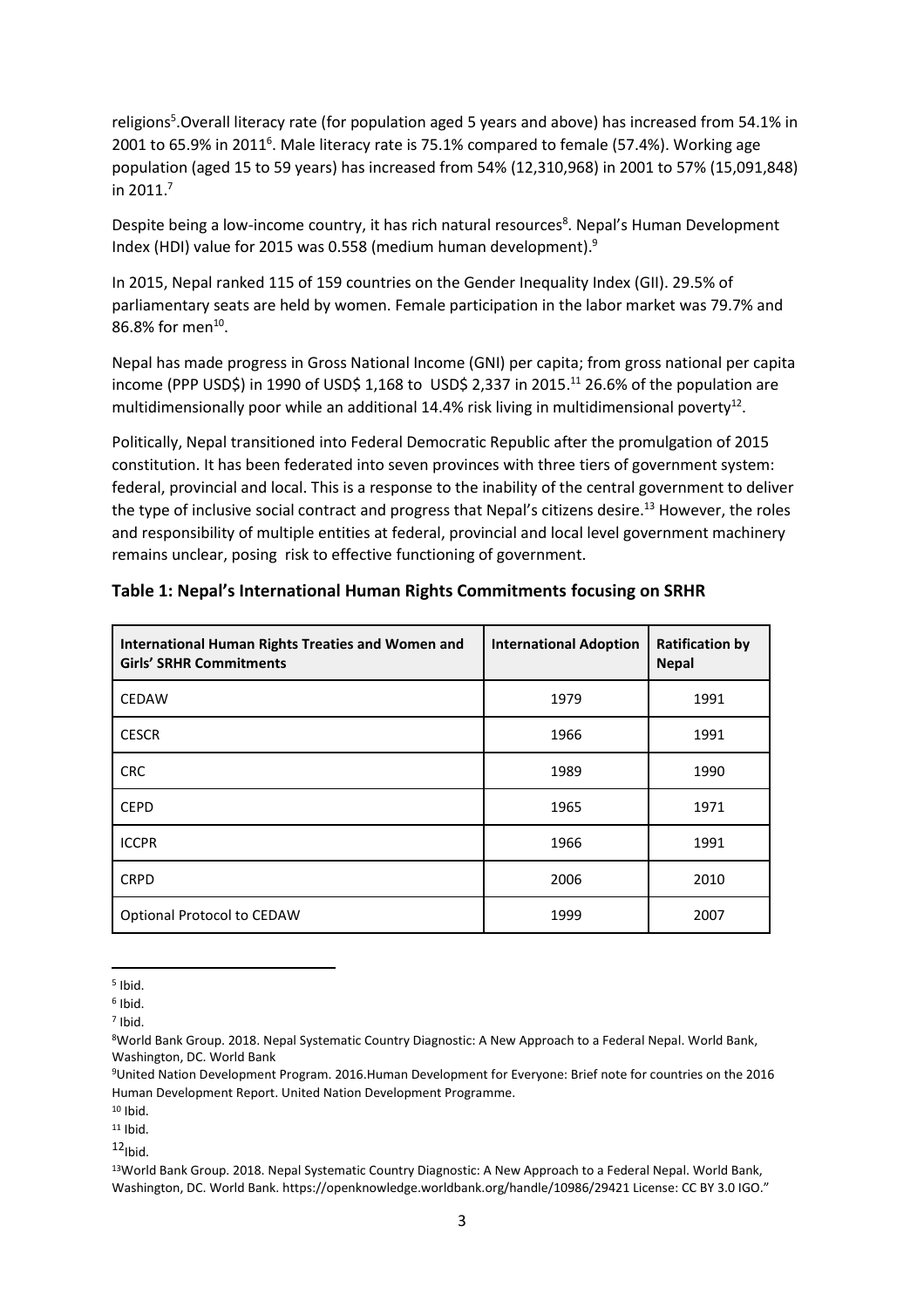| Key International Development Commitments on<br><b>Women and Girls' SRHR</b>             | <b>Year of Adoption</b> |  |
|------------------------------------------------------------------------------------------|-------------------------|--|
| International Conference on Population and<br>Development Programme of Action (ICPD PoA) | 1994                    |  |
| Beijing Declaration on Women Platform for Action                                         | 1995                    |  |
| <b>Paris Declaration</b>                                                                 | 2005                    |  |
| Global Strategy for Women & Children's Health                                            | 2010                    |  |
| 2030 Agenda for Sustainable Development                                                  | 2015                    |  |

The current constitution presents basic health care services as a fundamental right $14$  and have addressed women's right to safe motherhood and reproductive health; therefore, special measures in terms of laws, policy programs are being taken. GoN has developed and amended existing laws and policies in conjunction to the constitution such as Child Marriage (2016), Chaupadi (2017), Safe Motherhood and Reproductive Health bill (2018) etc. GoN has formulated National Safe Motherhood Policy 1998, National Family Planning Program, the National Safe Abortion Policy 2002, the Safe Abortion Directives 2016, National Policy on HIV and AIDS 2007, National Adolescent Health and Development Strategy (2000), National Safe Motherhood and Newborn Health Long Term Plan (2006-2017).

# **6. Critical issues on SRHR**

The knowledge about contraceptive was universal in 2016<sup>15</sup>. Yet the contraceptive prevalence rate (CPR) has remained stagnant in the last five years; in 2011 (50.0%) and in 2016 (53.0%). CPR for the modern method has not changed since 2006 (44.0% in 2006, 43.0% in 2011 and 43.0% in 2016).<sup>16</sup> CPR also varies with age (only 23% of married women age 15-19, 69% among women age 35-44, and 15% of currently married women age 15-19) use modern contraceptive methods.<sup>17</sup> This indicates that a large proportion of young people do not use contraceptive<sup>18</sup>, and are at higher risks of unintended pregnancies and exposure to STI and HIV/AIDS. This could be attributed to high unmet need for contraceptives (24% in 2006, 27% in 2011 and 24% in 2006). Unintended pregnancies rate remains high (19.0% in 2016 and 25.0% in 2011). The total wanted fertility rate is 1.7 children per woman, while the actual total fertility rate is 2.3 children per woman indicating women are unable to plan births and practice birth spacing.<sup>19</sup>

 $\overline{\phantom{a}}$ 

<sup>14</sup> Dulal, Ram Krishna. (2009). Health Federalism: The Role of Health Care Professionals in Nepal. JNMA; journal of the Nepal Medical Association. 48. 191-5. 10.31729/jnma.243.

<sup>15</sup> Ministry of Health, Nepal; New ERA; and ICF. 2017. *Nepal Demographic and Health Survey 2016.* Kathmandu, Nepal: Ministry of Health, Nepal.

<sup>16</sup> Ibid.

<sup>17</sup> Condoms, contraceptive pills, etc.

<sup>18</sup> Department of Health Services. 2016. Annual Report, Kathmandu, Nepal: Ministry of Health, Department of Health Services, Nepal.

<sup>19</sup> Ministry of Health, Nepal; New ERA; and ICF. 2017. Nepal Demographic and Health Survey 2016. Kathmandu, Nepal: Ministry of Health, Nepal.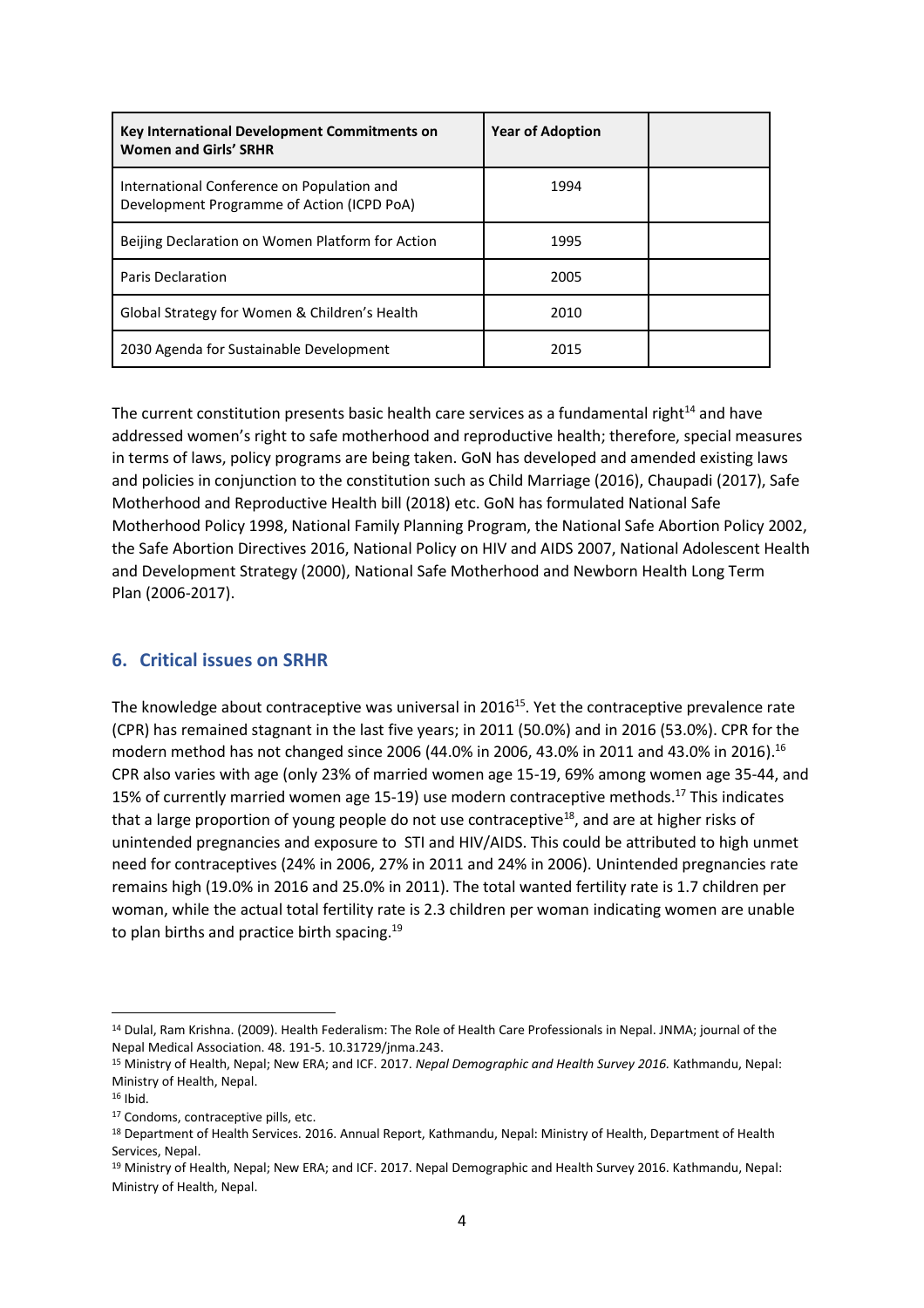Comprehensive knowledge on HIV is limited among young people (only 21.0% young women and 27.0% young men age 15-24) and indicate wide regional disparities.<sup>20</sup>

Child marriage is still common and the medium age at the first marriage for women (age 25-49) has not changed since 1996(1996-16.2, 2001-16.7 2006-17.0, 2011-17.5 and in 2016- 17.9)<sup>21</sup>.

#### **Son preference**

The term son preference refers to the attitude that sons are more valuable than daughters $22$ . Nepal has been classified as having considerable levels of son preference<sup>23</sup>. It is a direct result of patriarchal notions, discrimination and violence against women in all aspects of family and community life<sup>24</sup>. Parents prize sons for economic, social and cultural reasons<sup>25</sup>, while daughters are seen as liability being more prevalent in Tharu, Dalit and Muslim communities.

Son preference intersect with violence against women (VAW) and violates women's SRHR. It impacts women's fertility, contraceptive use and unsafe abortion. In 2010, a study found that about 11.0% of women residing in border areas visited India for sex -elective abortion<sup>26</sup>. This was also raised during CEDAW consultation in Province 2. Women feel pressure from husbands and family to produce at least one son. Additionally, discriminatory inheritance rights<sup>27</sup>, marriage, rape<sup>28</sup>, and citizenship<sup>2930</sup> rights perpetuate the condition.

#### Recommendations

- 1. Repeal discriminatory laws.
- 2. Develop programmes that ensure women's and girls's empowerment.
- 3. Ensure that efforts to end son preference do not marginalize and threaten every woman's right to safe abortion in Nepal.

 $\overline{a}$ <sup>20</sup> Department of Health Services. 2016. Annual Report, Kathmandu, Nepal: Ministry of Health, Department of Health Services, Nepal.

<sup>21</sup> Ministry of Health, Nepal; New ERA; and ICF. 2017. *Nepal Demographic and Health Survey 2016.* Kathmandu, Nepal: Ministry of Health, Nepal.

<sup>&</sup>lt;sup>22</sup> Clark S, Son preference and sex composition of children: evidence from India, Demography, 2000, 37(1):95–108. <sup>23</sup> Nanda Priya, Gautam Abhishek, Verma Ravi, Hong Khuat Thu, Puri Mahesh, Linh Tran Giang, Tamang Jyotsna, Lamichhane Prabhat (2012). "Study on Gender, Masculinity and Son Preference in Nepal and Vietnam". New Delhi, International Center for Research on Women. <sup>24</sup> Ibid.

<sup>&</sup>lt;sup>25</sup> For example: sons role in continuing the family lineage, performing cultural rituals such as lighting the funeral pyre, old age security.

<sup>&</sup>lt;sup>26</sup>CREHPA (2010). Cross-border Abortions: perceptions of private pharmacists and medicines sellers in Nepal. A paper presented at the dissemination workshop organized by CREHPA, 19 March, 2010. Kathmandu, Nepal.

<sup>&</sup>lt;sup>27</sup> Even though Muluki Ain states: There shall be no gender discrimination regarding the right to parental property with regard to all family members, address the equal right of son and daughter to inherit the property, it has not been implemented. Many women face problems to attain their inheritance; especially if they are married while the sons are entitled from the birth.

<sup>&</sup>lt;sup>28</sup> According to the criminal code 2017, no person is allowed to force woman or girl to have sex without her consent or even with consent the person is not allowed to have sex if the girl is below 18 years of age. If done so, it will be stated as rape. In case of rape on girl below the age of 10 years, a jail for 16- 20 years will be sentenced to the perpetrator, while if it is for girl of 10 years or below 14 years, a jail of 14- 16 years will be sentenced.

<sup>&</sup>lt;sup>29</sup> Muluki Ain states: No Nepali citizen shall be denied the right to acquire citizenship, in practice this is not the case, many children of single mothers, widows, transgender and intersex people face challenges in receiving citizenships, also the implementation of the law depends on individuals rather than enforcement of existing law. The requirement that only under the fathers name a citizenship is issued as an immense impact on women's and children's right.

<sup>30</sup> Nanda Priya, Gautam Abhishek, Verma Ravi, Hong Khuat Thu, Puri Mahesh, Linh Tran Giang, Tamang Jyotsna, Lamichhane Prabhat (2012). "Study on Gender, Masculinity and Son Preference in Nepal and Vietnam". New Delhi, International Center for Research on Women.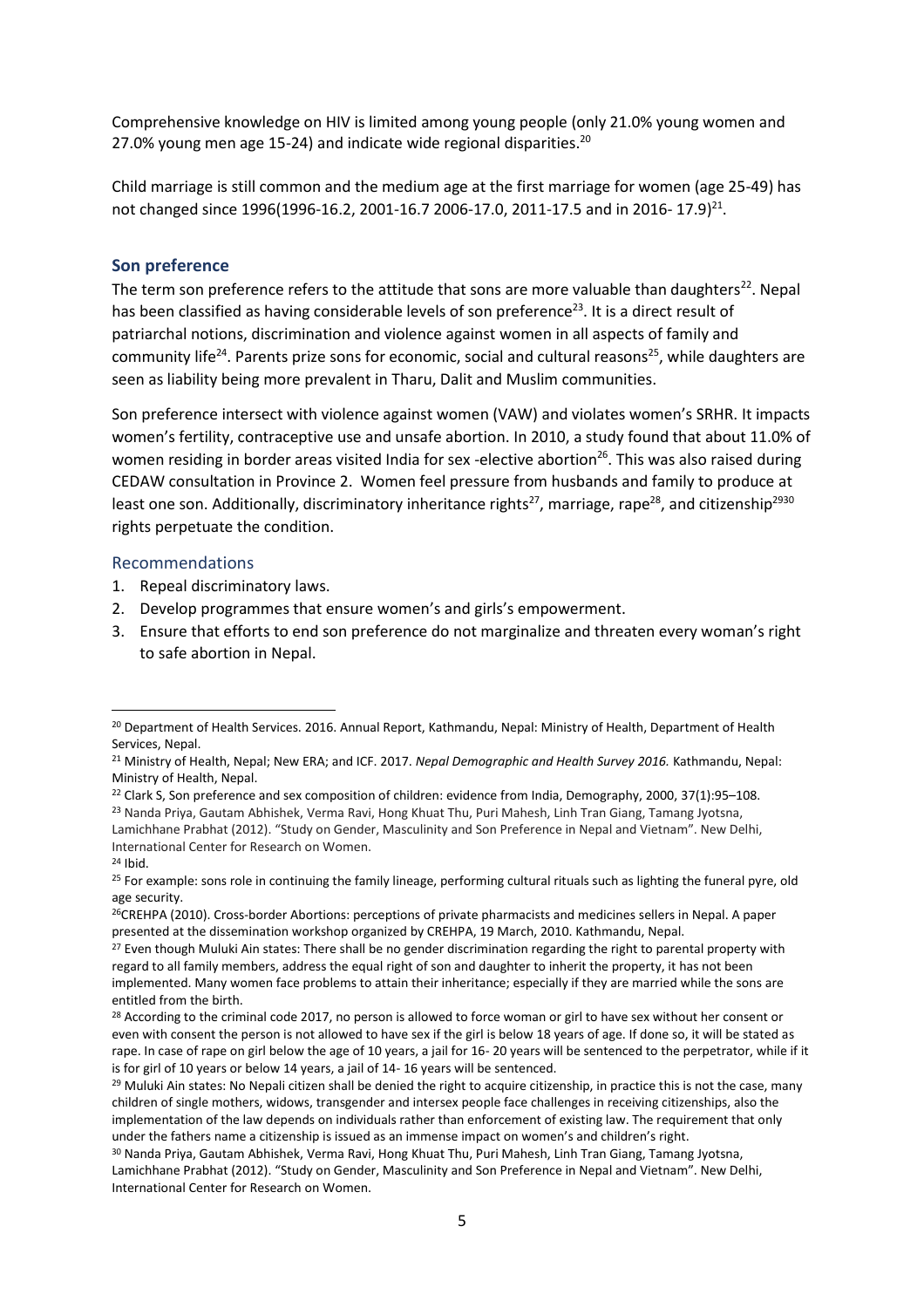4. Ensure every woman and girl have access to adequate information and services that protect and promote their reproductive health and rights.

# Menstrual Stigma

Legal provision

- In a 2005 judgment, the Supreme Court declared the practice of *Chhaupadi* to be a violation of women's rights and directed government to take action to combat the practice.
- In response, the Ministry of Women developed a "*Chhaupadi* Practice Elimination" Directive in 2007.
- In 2017, Nepal passed a Criminal Code that criminalizes *Chhaupadi* or any other forms of discrimination during menstruation.
- Article 168 of the Criminal Code, 2017- that anyone should not conduct or compel others to conduct any discriminatory behavior to menstruating women, and if does will be subject to threemonths jail sentence or a 3,000 rupee (USD \$30) fine or both.<sup>31</sup>

*Chhaupadi* is a social tradition associated with the menstrual taboo in different parts of Nepal especially in mid and far western region<sup>32</sup>. Women and girls are banished during menstruation from their residence due to perceived impurity $33$ . The discrimination stems from the patriarchal Hindu notions considering menstruating women as 'impure' or 'unclean' and prohibiting them from participating in normal activities and having ordinary food<sup>34</sup>. *Chhaupadi* is prevalent in many communities but the degree of severity differs. A similar practice called '*Nachhune'* (Untouchability) is also practiced. 35

Majority of girls (89%) has experienced some form of restrictions and exclusion<sup>36</sup>. This can impact young girls' self-esteem/value and identity. Restrictions to take bath, change clothes, comb hair and enter holy places and dietary restrictions (taboo on consumption of food like rice, curd, milk, lassi, potato, onion, sugarcane etc.), touch male member of the family persists<sup>37</sup>.

This practice makes women vulnerable to sexual violence and to hazards and attacks by wild animals and snakes. It also impacts women's health, in a 2015 study, 68% reported excessive bleeding in cowshed, 52% suffered reproductive tract infection, 34% had pneumonia and body aches, 17% suffered a prolapsed uterus (as a consequence of having to do heavy labor despite the lack of nutritious diet and adequate rest) and 11.36% had suffered anemia<sup>38</sup>.

<sup>31</sup> The Criminal Code, 2017 of Nepal.

<sup>32</sup> Shrestha, L. S, 2013: Study on Chhaupadi Practice in the Far and Mid-Western Regions of Nepal, Foundation for Educational Change Maitidevi, Kathmandu.

<sup>33</sup> Kadariya, Shanti & Aro, Arja. (2015). Chhaupadi practice in Nepal – analysis of ethical aspects. Medicolegal and Bioethics. 53. 10.2147/MB.S83825.

<sup>34</sup> Shrestha, L. S, 2013: Study on Chhaupadi Practice in the Far and Mid-Western Regions of Nepal, Foundation for Educational Change Maitidevi, Kathmandu.

<sup>35</sup>Shrestha, L. S, 2013: Study on Chhaupadi Practice in the Far and Mid-Western Regions of Nepal, Foundation for Educational Change Maitidevi, Kathmandu.

<sup>36</sup> Karki, K. B., Poudel, P. C., Rothchild, J., Pope, N., Bobin, N. C., Gurung, Y., Basnet, M., Poudel, M., Sherpa, L. Y. SCOPING REVIEW AND PRELIMINARY MAPPING Menstrual Health and Hygiene Management in Nepal (pp. 1-96).

<sup>37</sup> Sapkota, D., Sharma, D., Pokharel, H., Budhathoki, S. S., & Khanal, V. K. (2013). Knowledge and practices regarding menstruation among school going adolescents of rural Nepal. Journal of Kathmandu medical college, 2(3), 122-128. <sup>38</sup> Joshi LR. (2015). Chhaupadi Pratha: Sociocultural Violence against women in Far western region of Nepal. JNEPHA,6-7- 6,22-32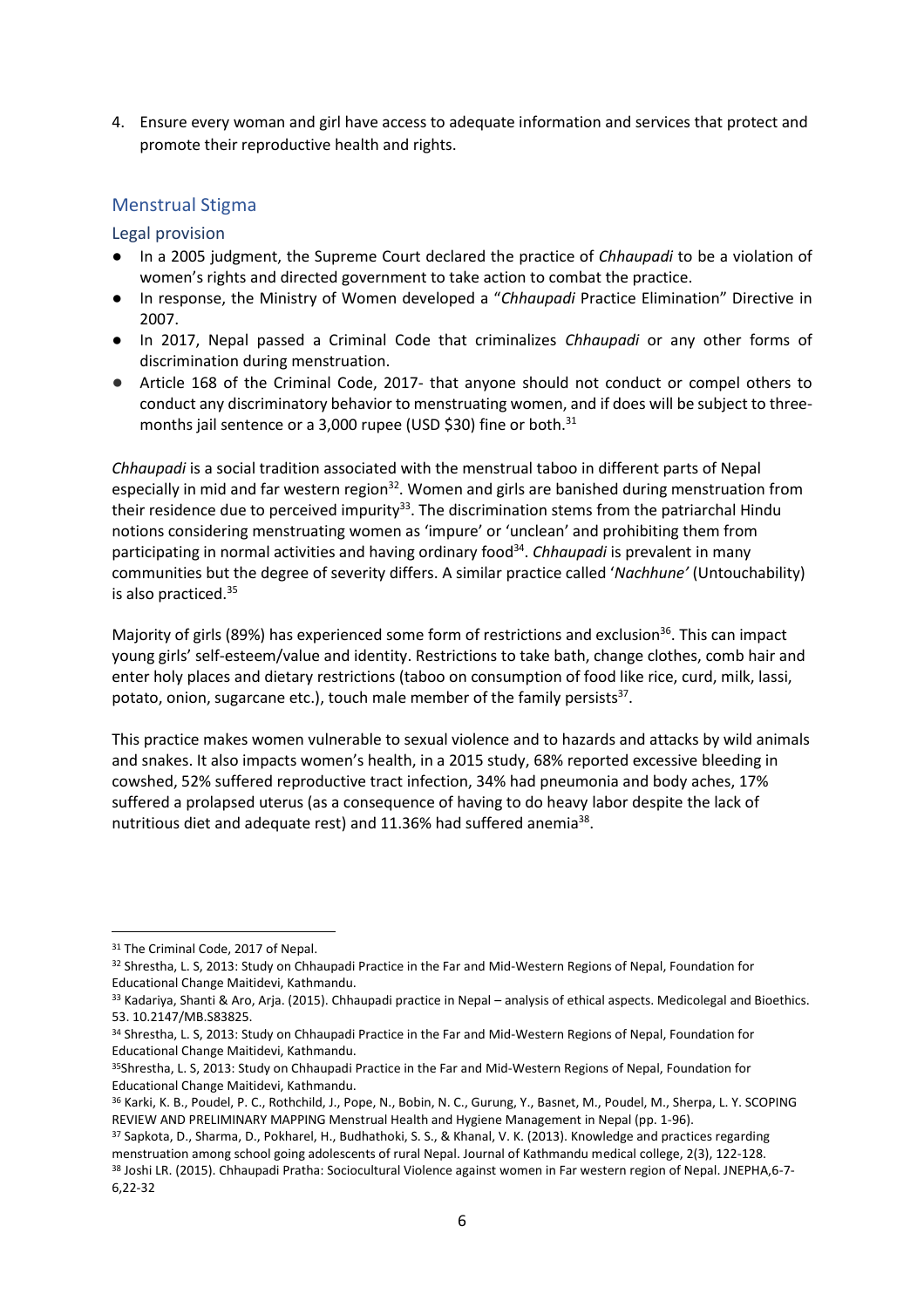This practice also extends during post-natal period, women and young mothers have to live in isolation after giving birth, this hampers their overall health<sup>39</sup>. The law is extremely difficult to implement, as it requires prosecution of parents.

Additionally, many adolescents lack comprehensive understanding on menstruation and Menstrual Hygiene Management (MHM) due to lack of consistent access to education on SRH and menstrual health and lack of basic understanding of the biological process of menstruation<sup>40</sup>. Poor sanitation facilities and unavailability of water supply has exacerbated poor menstrual hygiene among adolescent girls<sup>41</sup>. Many Nepalese girls (53%) have often been found to remain absent from school during menstruation due to lack of proper sanitary facilities such as lock on toilet doors, dustbins, adequate water supply and sanitary pads, hampering their education. Also, government has included sanitary pad in luxury item so a high taxation is charged making it inaccessible for many girls and women. Most girls use reusable pad so accessibility to girl-friendly toilet is a necessity.

# Recommendations

- 1. Enforce and monitor the existing law.
- 2. Ensure a holistic approach by including gender, education, health and hygiene and sanitation as well as menstrual stigma and the patriarchal interpretation of religious codes, to address such practices.
- 3. Integrate menstrual health and hygiene (MHH) components with sexual and reproductive information and education on menarche, healthy menstrual practices and associated health benefits, increased access to menstrual aids such as sanitary napkins, and management of menstrual disorders.
- 4. Ensure that teachers and community actors are equipped to tackle the effects of the practice on girls, including engaging them in monitoring implementation of the law, addressing stigma related to perpetuating and enabling the practice and dealing with broader gender equality issues.
- 5. Remove sanitary pad from luxury item so that it is tax free and accessible to all the girls and women.
- 6. Allocate budget for girl friendly toilet in a separate budget line, to ensure each school have girl friendly toilet in schools.

# Child, Early and forced marriage

## Legal provision

- The Constitution of Nepal, 2015, explicitly prohibits child marriage as a punishable offense and establishes victims' right to compensation for violations from perpetrators<sup>42</sup>.
- $\bullet$  The current law sets the minimum age of marriage at 20 for both men and women<sup>43</sup>.

 $\overline{a}$ 39Shrestha, L. S, 2013: Study on Chhaupadi Practice in the Far and Mid-Western Regions of Nepal, Foundation for Educational Change Maitidevi, Kathmandu.

<sup>40</sup> Karki, K. B., Poudel, P. C., Rothchild, J., Pope, N., Bobin, N. C., Gurung, Y., Basnet, M., Poudel, M., Sherpa, L. Y. SCOPING REVIEW AND PRELIMINARY MAPPING Menstrual Health and Hygiene Management in Nepal (pp. 1-96). <sup>41</sup> Ibid.

<sup>&</sup>lt;sup>42</sup> Central for Reproductive Rights, 2016: Policy Brief: Ending Impunity for Child Marriage in Nepal: A Review of Normative and implementation gaps.

<sup>&</sup>lt;sup>43</sup>Central for Reproductive Rights, 2016: Policy Brief: Ending Impunity for Child Marriage in Nepal: A Review of Normative and implementation gaps.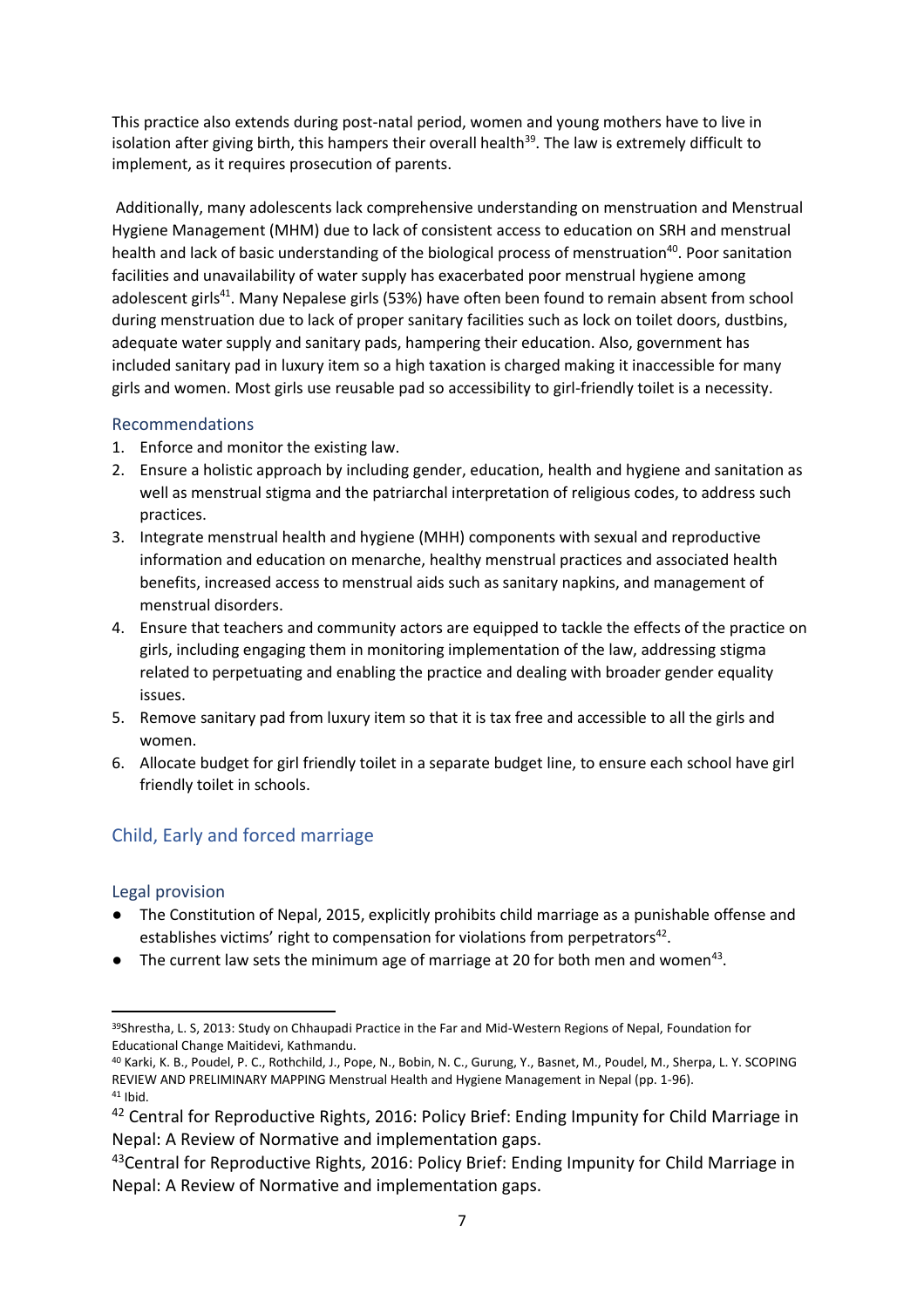● Arranging a child marriage or marrying a child is punishable by imprisonment and fines, which vary depending on the age and gender of the child involved $^{44}$ .

In Nepal, child marriage is prevalent among marginalized communities and is result of various factors including poverty, lack of access to education, child labor, social pressures and harmful practices<sup>45</sup>. Nepal has the third-highest rate of child marriage in Asia, with 37.0% of girls marrying before age 18, and 10.0% before 15, though the minimum age of marriage for both women and men is 20 under Nepali law<sup>46</sup>. Child marriage is an intricate issue with multiple facets that impacts women and girls throughout their life cycle.

Child marriage has range of adverse consequences such as termination of education, domestic violence and abandonment, sexual violence and impact of girls' SRH<sup>47</sup>. Early childbearing is risky for both mother and child, and many girls and their babies suffer devastating health consequences such as unintended pregnancy, limited use of maternal health services, low levels of contraceptive use, increasing the risk of HIV and sexual transmitted disease<sup>48</sup>, increased maternal and infant health risks and maternal morbidity and mortality<sup>49</sup>. When girls get married early, they are not equipped with the knowledge and life skills needed to make informed decisions about pregnancy and parenthood<sup>50</sup>. Young girls are malleable or are pressured/ coerced to bear children from their husband, in-laws and society. Due to physical immaturity young girls are susceptible to obstetric fistula.

Recommendations

- Birth registration should be made compulsory and free of charge to validate a child's age at the time of marriage.
- Pre-marriage registration should be compulsory to monitor child marriage and validate a marriage.
- Religious leaders, Priests, matchmakers, and other abettors should be orientated on child marriage and held accountable.
- Provide information on SRHR including- family planning, sexual violence, early pregnancy etc. to young brides and couples.
- Recognize and put in place mechanisms that can ensure the wellbeing of those already affected by child marriage as part of a multi-pronged strategy to address the root causes of child marriage including poverty reduction, access to health and education services and opportunities for girls to realize their potential.

<sup>45</sup>Human Rights Watch, 2016. "Our Time to Sing and Play" Child marriage in Nepal.

 $\overline{\phantom{a}}$ 

<sup>44</sup> Central for Reproductive Rights, 2016: Policy Brief: Ending Impunity for Child Marriage in Nepal: A Review of Normative and implementation gaps.

<sup>46</sup> Ibid. <sup>47</sup> Ibid.

<sup>48</sup> WHO, Child Marriage- a threat to health. http://www.euro.who.int/en/health-topics/Life-stages/sexual-andreproductive-health/news/news/2012/12/child-marriage-a-threat-to-health.

<sup>49</sup> Malhotra, A. 2010: The Causes, Consequences and Solutions to The Causes, Consequences and Solutions to Causes, Consequences and Solutions to Forced Child Marriage Child Marriage Child Marriage in the Developing World, International Centre for Research on women.

<sup>50</sup> Girls not Bride: CHILD MARRIAGE HAS DEVASTATING CONSEQUENCES ON A GIRL'S HEALTH. https://www.girlsnotbrides.org/themes/health/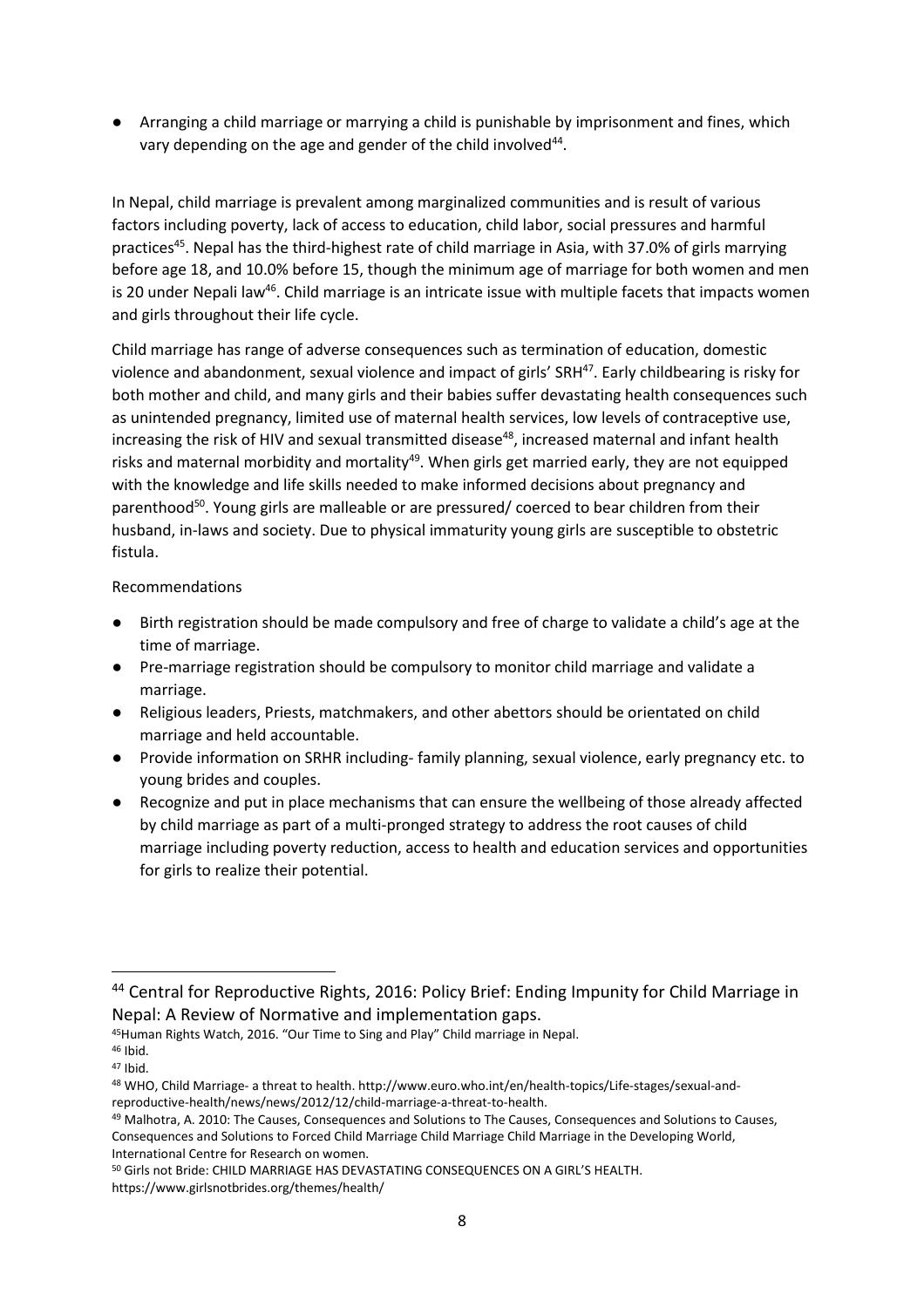# Gender based violence and Sexual and Reproductive Rights (SRR)

# Legal provision

The Constitution of Nepal 2015 recognizes women's right to be free from all forms of violence. The government has developed different mechanism:

- 2008 Domestic Violence (Offence and Punishment) Act (May 2009)
- 2010 National Action Plan against gender-based violence that intends to provide integrated services to survivors by establishing hospital-based one-stop crisis management centers (OCMC)
- 2012/13–2016/17 National Strategy and Action Plan for Gender Empowerment to End Gender Based Violence aimed at ending gender-based violence.<sup>51</sup>

Another form of violence raised during the consultations is obstetric violence. The definition of obstetric violence is "…the appropriation of the body and reproductive processes of women by health personnel, which is expressed as dehumanized treatment, an abuse of medication, and to convert the natural processes into pathological ones, bringing with it loss of autonomy and the ability to decide freely about their bodies and sexuality, negatively impacting the quality of life of women."<sup>52</sup> Obstetric violence is an intersection between institutional violence and violence against women during: pregnancy, childbirth and postpartum and occurs in both private and public spheres.<sup>53</sup> Obstetric violence manifest through: invasive practices, denial of treatment during childbirth, unnecessary use of medication, forced or coerced medical interventions, dehumanizing or rude treatment, detention in facilities for failure to pay and disregard of women's needs and pain.<sup>54</sup> Such practices may have adverse consequences for both mother and infant.<sup>55</sup> This constitutes a violation of trust between women and their health-care providers and can also be a powerful disincentive for women to seek and use maternal health care services<sup>56</sup>. The Safe motherhood program provides free institutional delivering at the health institutes, provides free transportation in emergency cases, encourages for 4 ANC visit etc. However, the institutional deliveries as a percentage of expected live births has only increased by 4% with 55% in the fiscal year of 2072/73 to 59.0% in 2073/74<sup>57</sup>.

There is a huge disparity in the accessibility and availability of Comprehensive Emergency Obstetric Care in Nepal. C-Section rate in province number 1 and 3 is higher than maximum desirable rate 10% while that of province 2, 6 and 7 is lower than minimum acceptable rate of 5 percent.<sup>58</sup> This indicates limited availability of C-Section services in mountain areas with almost 1% of pregnant women (of expected live births) from these areas getting service out of their districts.<sup>59</sup> The continuum of care in maternal and newborn health care services shows that there needs to be more

<sup>53</sup> http://www.may28.org/obstetric-violence/

 $\overline{a}$ 

<sup>58</sup> Ibid.

<sup>51</sup> Ministry of Law and Justice (MOLJ) Nepal. 2009. Domestic Violence (Offence and Punishment) A 2009. http://www.lawcommission.gov.np/en/documents/2015/08/domestic-violence-crime-andpunishment-act-2066- 2009.pdf.

<sup>52</sup> https://www.researchgate.net/post/Has\_obstetric\_violence\_been\_studied\_sufficiently

<sup>54</sup> http://www.may28.org/obstetric-violence/

<sup>55</sup> World Health Organization, 2015: The prevention and elimination of disrespect and abuse during facility-based childbirth; Department of Reproductive Health and Research, World Health Organization.

http://apps.who.int/iris/bitstream/handle/10665/134588/WHO\_RHR\_14.23\_eng.pdf;jsessionid=196DE4F9CA0AF94F3F1F6 B460106B1E1?sequence=1

<sup>56</sup> Ibid.

<sup>57</sup> Department of Health Services. 2016. Annual Report, Kathmandu, Nepal: Ministry of Health, Department of Health Services, Nepal.

<sup>59</sup> Ibid.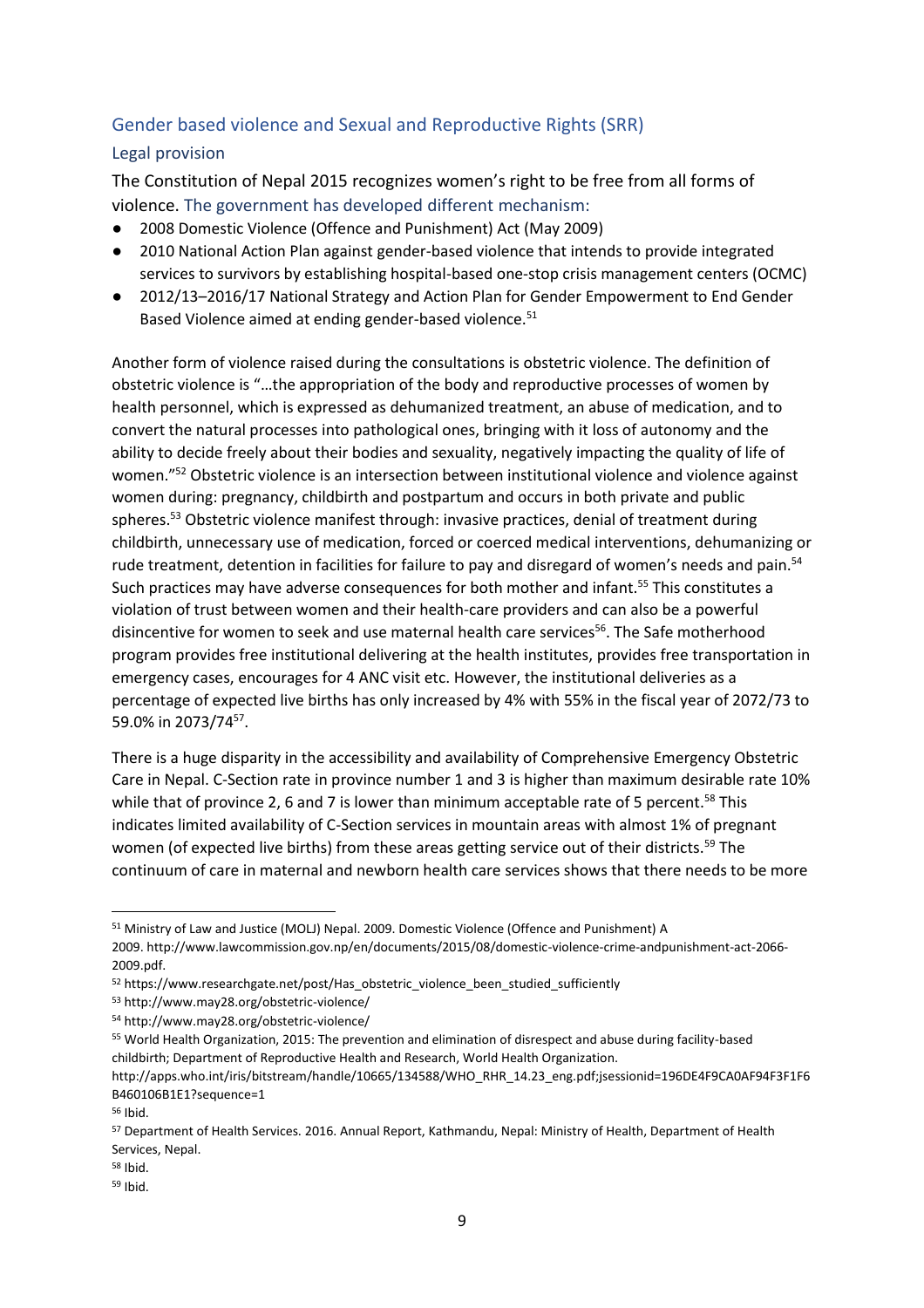awareness and encouragement of pregnant women to seek timely first antenatal care, improve quality of counselling during antenatal care, improved access to delivery care services and post-natal care services.<sup>60</sup> Also, delivery by caesarean section is highest among births by urban women (15%), births to mothers in the highest wealth quintile (14%), highly educated mothers (13%), and first births (7%).<sup>61</sup>

Many participants raised the issue of rape and SRR. Rape cases is increasing in great number in Nepal, the rape victims have been of minor age, making it very difficult to prosecute the preparators, as many victims fall silent. The victims have no knowledge about the available services and in many cases the service providers are not equipped or trained to handle these sensitive cases. Thus, many girls and women seek services only after days/weeks making it difficult to gather evidence. Due to the lack of support for victim many women and girls suffer in silence. This case is even worse when a disable women is victimized.

### Recommendation

- 1. Develop guidelines on obstetric violence so, women receive dignified services and are able to make informed decision during pregnancy, childbirth and postpartum.
- 2. Information on dignified maternity service to all women visiting health service is must.
- 3. Monitor the status of C-section on both private and public sector and develop evidence-based regulations.
- 4. Ensure that service providers in OCMC needs to be sensitive to the issue and should have the capacity to handle the sensitive issues like rape including disable women.
- 5. Develop strict guidelines for OCMC, to ensure that the survivors receive opt most care and assist in justice.

### Barriers to quality services

#### Lack of resources

The Constitution of Nepal declared the free provision of basic health care services as a fundamental right.<sup>62</sup> This declaration has given an increased responsibility to the government to meet the needs by increasing the spending in the health sector to ensure health systems remain effective. However, the allocated budget in health sector is minuscule. Out of total National Budget only 3.86% were allocated for the health sector during the fiscal year of 2073/2074 (2016/2017)<sup>63</sup>. Also, very less budget is allocated in National Health Training Centre programs, 1.8% so, the availability of services could be lacking<sup>64</sup>.

Furthermore, the government allocates more budget in curative measures rather than preventive and promotive services. Thus, many health facilities put other issues in priority to women's SRHR<sup>65</sup>. The hospital construction/ Management information system receives the second highest budget in

<sup>60</sup> Ibid.

<sup>61</sup>Tamang Laxmi, 2012: Hospital Birth in Nepal; World Pulse https://www.worldpulse.com/en/community/users/laxmitamang/posts/21506.

<sup>62</sup> The Constitution of Nepal, 20 September, 2015.

<sup>&</sup>lt;sup>63</sup>Department of Health Services. 2016. Annual Report, Kathmandu, Nepal: Ministry of Health, Department of Health Services, Nepal.

 $64$  Ibid.

<sup>65</sup> Dulal, Ram Krishna & Magar, Angel & Dulal Karki, Shreejana & Khatiwada, Dipendra & Hamal, P.K.. (2014). Analysis of Health Sector Budget of Nepal. Journal of Nepal Medical Association. 52. 811-821. 10.31729/jnma.2757.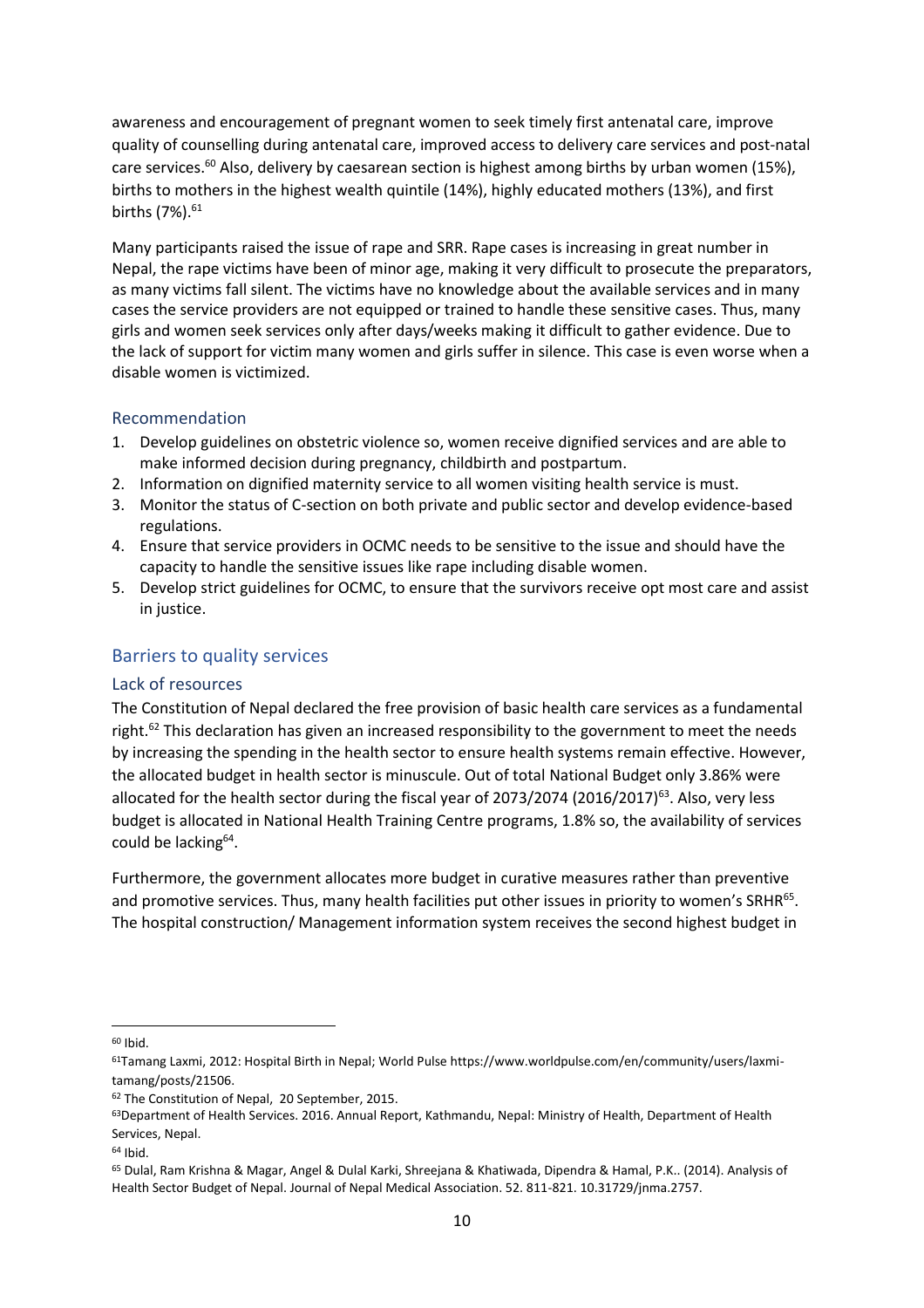terms of allocation with 19.67%<sup>66</sup> yet, the infrastructure lacks of basic facilities such as lighting, heating system, regular water supply and a placenta pit<sup>67</sup>.

Evidence suggests that three delays are important factors for maternal and newborn morbidity and mortality in Nepal (delays in seeking care, reaching care and receiving care)<sup>68</sup>. One of the contributing factors could be financing. Health Financing in Nepal primarily relies on out of pocket payment with 60% (plus and minus) out of the total health expenditure<sup>69</sup>, which has a huge impact on poor, marginalized and disable women accessing health facilities.

The government has made an effort with National ASRH program to gradually scale up to 70 of the 75 districts covering 1134 health facilities till the end of current fiscal year 2073/74<sup>70</sup>, although these health facilities are inadequate and unequipped and limited to married girls. Stigma and discrimination seems to be one of the barriers for young people to the existing health facilities.

### Recommendation:

- 1. Increase the national budget on health sector.
- 2. Include sufficient resource to ensure the provision of SRH services and information, including youth friendly services.
- 3. Ensure that youth have access to these services without judgement.
- 4. Ensure healthcare providers are quipped to provide unbiased and stigma free services to every women and girl.
- 5. Adolescent ASHR program have enough funding and services are attainable without to youth free from discrimination and stigma.
- 6. Regulate private medical institutions on the charges of the services to reduce the out of pocket expenses.

# Comprehensive sexuality education

There is no separate CSE curriculum and it has been integrated in Environment, Health and Population (EHP)<sup>71</sup>. Though it has been made mandatory course for the students, the content does not cover the whole aspects of SRHR. Sexuality education is limited and sexual health is not all conceptualized in the sexuality education and is not comprehensive. Additionally, it does not cover all the components of CSE as defined by IPPF or UNFPA<sup>72</sup>. The contents are driven more in health perspectives rather integrating with gender and human rights and doesn't always contain information about the availability of services and service sites<sup>73</sup>.

<sup>66</sup> Department of Health Services. 2016. Annual Report, Kathmandu, Nepal: Ministry of Health, Department of Health Services, Nepal.

<sup>67</sup> Khatri RB, Dangi TP, Gautam R, Shrestha KN, Homer CSE (2017) Barriers to utilization of childbirth services of a rural birthing center in Nepal: A qualitative study. PLOS ONE 12(5): e0177602. https://doi.org/10.1371/journal.pone.0177602.

<sup>68</sup>Department of Health Services. 2016. Annual Report, Kathmandu, Nepal: Ministry of Health, Department of Health Services, Nepal.

<sup>&</sup>lt;sup>69</sup>Shiva Raj Adhikari. An Evaluation of Nepal's Free Health Care Schemes: Evidence from a Quasi-Experimental Design. (Working paper). July, 2013. Available from: http://papers. ssrn.com/sol3/papers.cfm?abstract\_id=2289344.

<sup>70</sup>Department of Health Services. 2016. Annual Report, Kathmandu, Nepal: Ministry of Health, Department of Health Services, Nepal.

<sup>71</sup>Amit TimilSina, Kamal Gautam, Jyotsna Maskay, 2017: COMPREHENSIVE SEXUALITY EDUCATION: THE WAY FORWARD, Country Advocacy Brief, ARROW.

<sup>72</sup> Ibid.

<sup>73</sup> Ibid.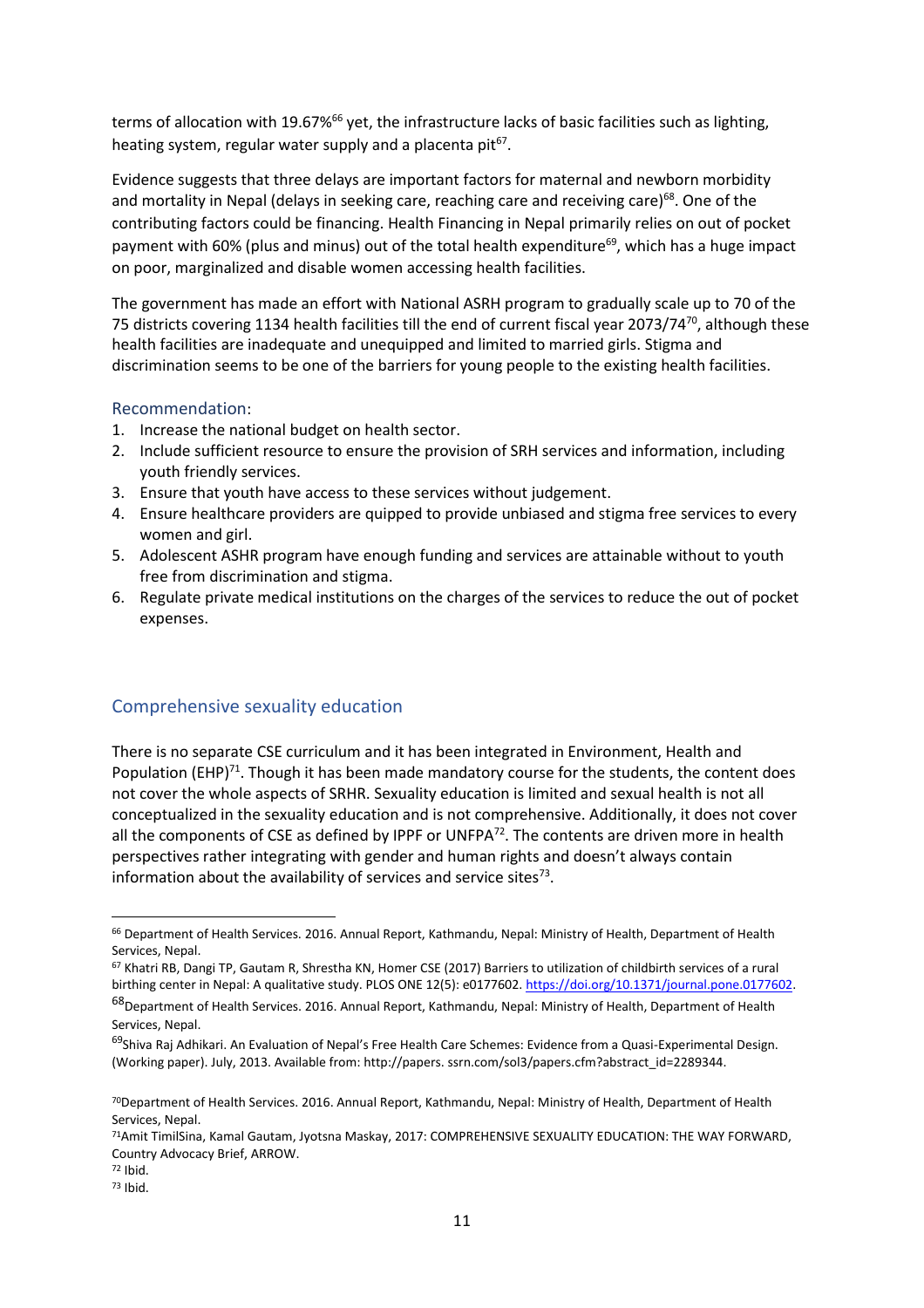Even though, EHP is a compulsory subject that needs to be taught both in private and in public schools, many public schools do not have qualified teachers or designated teacher for the subject $^{74}$ . Many teachers are untrained and do not use rights-based approach but rather allow their perceptions and attitudes to affect how information is delivered to students and some skips the topic related to SRHR<sup>7576</sup>. Also, Non-Formal Education Centre (NFEC) for out of school young people does not include CSE<sup>77</sup>; thus, they are missed out of basic information and right about SRHR. Recently, the Curriculum Development Centre has removed EHP from the curriculum of class 9 & 10, which is a huge step backwards.

## Safe abortion

#### Legal Provision

- Safe Motherhood and Reproductive Health act (2018)
- Safe Abortion Service Program Guideline 2016

Safe abortion services are present in all 75 districts. Currently, there are over 2,000 abortion trained providers<sup>78</sup>. The GoN has increased the availability of service for safe abortion service by the end of 2015/2016, 466 health facilities were listed for providing medical abortion (MA) services, 538 health facilities were listed as Manual Vacuum Abortion (MVA) service sites and additional training of SBA with the support of various partners. The safe abortion program was prioritized to ensure the availability of five modern contraceptive methods at all safe abortion sites<sup>79</sup>.

However, there are still pertaining issues related to abortion services such as lack of knowledge, stigma and unclarity on the existing laws and policies. Women still turning to unsafe abortion as they are still unaware about abortion being legalized. Only 48% of women age 15-49 report knowing a place where a safe abortion can be obtained. According to the abortion incidence study in 2014, the abortion rate is 42 per 1,000 women aged 15–49. Among them fewer than half (42.0%) of all abortions were provided legally in government-approved facilities. The remainder (58.0%) were clandestine procedures provided by untrained or unapproved providers or induced by the pregnant woman herself.

There is a need to encourage women for post abortion care (PAC) as only 10.0% women are receiving PAC as per the annual report 2016/17. GoN implemented Maternal and Perinatal Death Surveillance and Response (MPDSR) in 2017, which suggested among the direct maternal deaths, 13% were due to abortion related complications<sup>8081</sup>. 54.0% of the total gynecological and obstetric admissions in hospitals were due to induced abortion complications according to MMMS 1998<sup>82</sup>. The

 $\overline{a}$ 

82 Ministry of Health. 1998. National Maternal and Morbidity Study 1998. Kathmandu: Ministry of Health, 1998.

<sup>74</sup>United Nation Family Planning Association, 2014: Review of Curricula in the Context of Comprehensive Sexuality Education (CSE) in Nepal, 2014, UNFPA

 $75$  Ibid.

<sup>76</sup> Amit TimilSina, Kamal Gautam, Jyotsna Maskay, 2017: COMPREHENSIVE SEXUALITY EDUCATION: THE WAY FORWARD, Country Advocacy Brief, ARROW.

<sup>77</sup> United Nation Family Planning Association, 2014: Review of Curricula in the Context of Comprehensive Sexuality Education (CSE) in Nepal, 2014, UNFPA

<sup>78</sup> Wan-ju wu, Maru.S, kiran regmi, and Basnett.I. 2017*. Abortion Care in Nepal, 15 Years after Legalization: Gaps in Access, Equity, and Quality.*(19).1.

<sup>79</sup> Ibid.

<sup>80</sup> Department of Health Services. 2016. Annual Report, Kathmandu, Nepal: Ministry of Health, Department of Health Services, Nepal.

<sup>81</sup> Pradhan, A., Suvedi,BK., Barnett,S., Sharma, SK., Puri, M., Poudel, P., Chitrakar, SR.,KC.,NP.,Hulton,L.2010.Nepal Maternal Mortality Morbidity Study 2008.2009.Family Health Division, Department of Health Services, Minsitry of Health, Government of Nepal, Kathmandu, Nepal.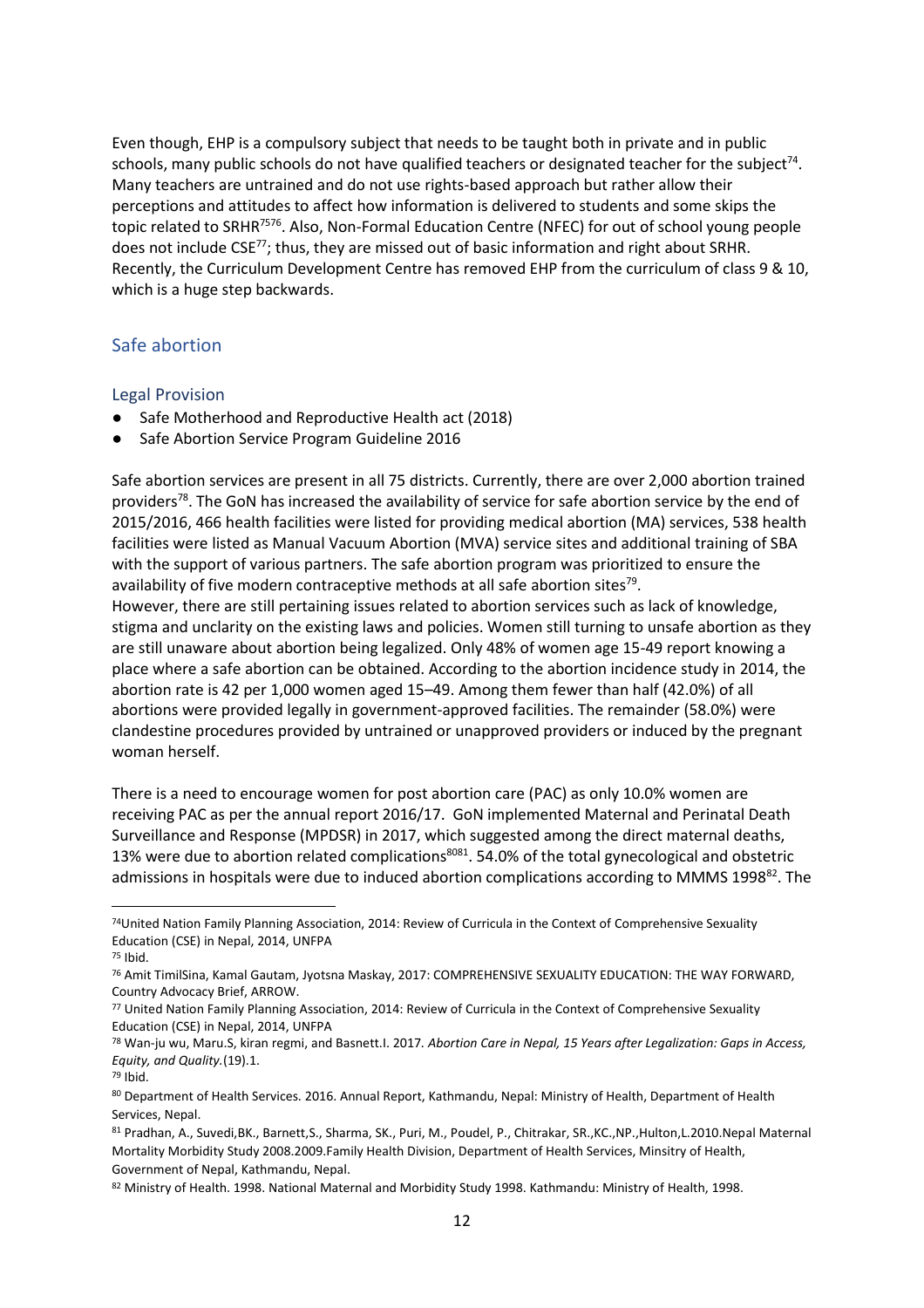obstetric morbidities by abortion complication was 56 per 1000 birth at Emergency Obstetric Facilities(EOC) as per MMMS 2008/2009<sup>83</sup>.

# Sexual Orientation and Gender Identity

#### Legal process

- Same-sex relations or LBT identities are not a criminal offence in Nepal<sup>84</sup>.
- Activists are concerned by recent proposed amendments to the Civil and Criminal Code (which will update and replace the current "Muluki Ain") prepared by the Ministry of Law and Justice, including not recognizing same-sex marriage and whether the vague reference to "unnatural sex" could be used against LBT people<sup>85</sup>.
- In 2007, four LGBT NGOs were successful in a petition against the government in Sunil Babu Pant and Others v. Government of Nepal and Others, resulting in the verdict calling on the government to scrap laws that discriminate on the basis of SOGI, to recognize a third gender category, and to establish a committee to explore the legalization of same-sex marriage $^{\rm 86}.$

LBTIQ face various forms of discrimination and stigma in every social, political and economic sphere, including attaining official documents and national identity card. This form of discrimination and stigma extends in health sectors, the limited accessibility and acceptability of the rights of LBTIQ from individuals, family and society forces many them to hide their identity and the ones who identify themselves as one are disowned. The constant discrimination and stigma results in them not wanting to disclose their identity. Also, for many the lack of information and knowledge about LBT, hinder them to identity their sexuality or gender orientation, making them an outcast in society. Access to health care is a problem particularly for transgender individuals. For instance, much remains unknown about the overall status of sexual and gender minorities on mental and psychological health issues. The specific needs of transgender men and lesbians including reproductive health are seldom discussed or explored<sup>87</sup>.<sup>88</sup>. Further, trans women and men have limited access to health care providers as the health care services does not fully accommodate their needs such as: hormone therapy. Many lesbians and gay do not disclose their sexual orientation due to the fear of privacy and confidentiality from the service providers. Additionally, HIV epidemic disproportionately affects MSM, with more than one-fifth HIV prevalence among this subpopulation<sup>89</sup>. The government has limited consideration for the importance of sexual rights even though, the constitution has recognized third gender. More information and research are needed into the health needs of the broader LBT community including mental health issues, reproductive health issues among lesbians, and the usage of hormones by transgender people<sup>90</sup>.

## Recommendation:

<sup>83</sup>Pradhan, A., Suvedi,BK., Barnett,S., Sharma, SK., Puri, M., Poudel, P., Chitrakar, SR.,KC.,NP.,Hulton,L.2010.Nepal Maternal Mortality Morbidity Study 2008.2009.Family Health Division, Department of Health Services, Minsitry of Health, Government of Nepal, Kathmandu, Nepal.

<sup>84</sup> UNDP, USAID (2014). Being LGBT in Asia: Nepal Country Report. Bangkok.

<sup>85</sup> Ibid.

<sup>86</sup> Ibid.

<sup>87</sup> UNDP, USAID (2014). Being LGBT in Asia: Nepal Country Report. Bangkok

<sup>88</sup> Rabin, Pathak & Regmi, Pramod & Pant, Puspa Raj & Simkhada, Padam & Douglas, Flora & Stephens, Jane. (2010). Gender Identity: Challenges to Access Social and Health Care Services for Lesbians in Nepal. Global Journal of Health Science. 2. 10.5539/gjhs.v2n2p207.

<sup>89</sup> UNDP, USAID (2014). Being LGBT in Asia: Nepal Country Report. Bangkok  $90$  Ibid.